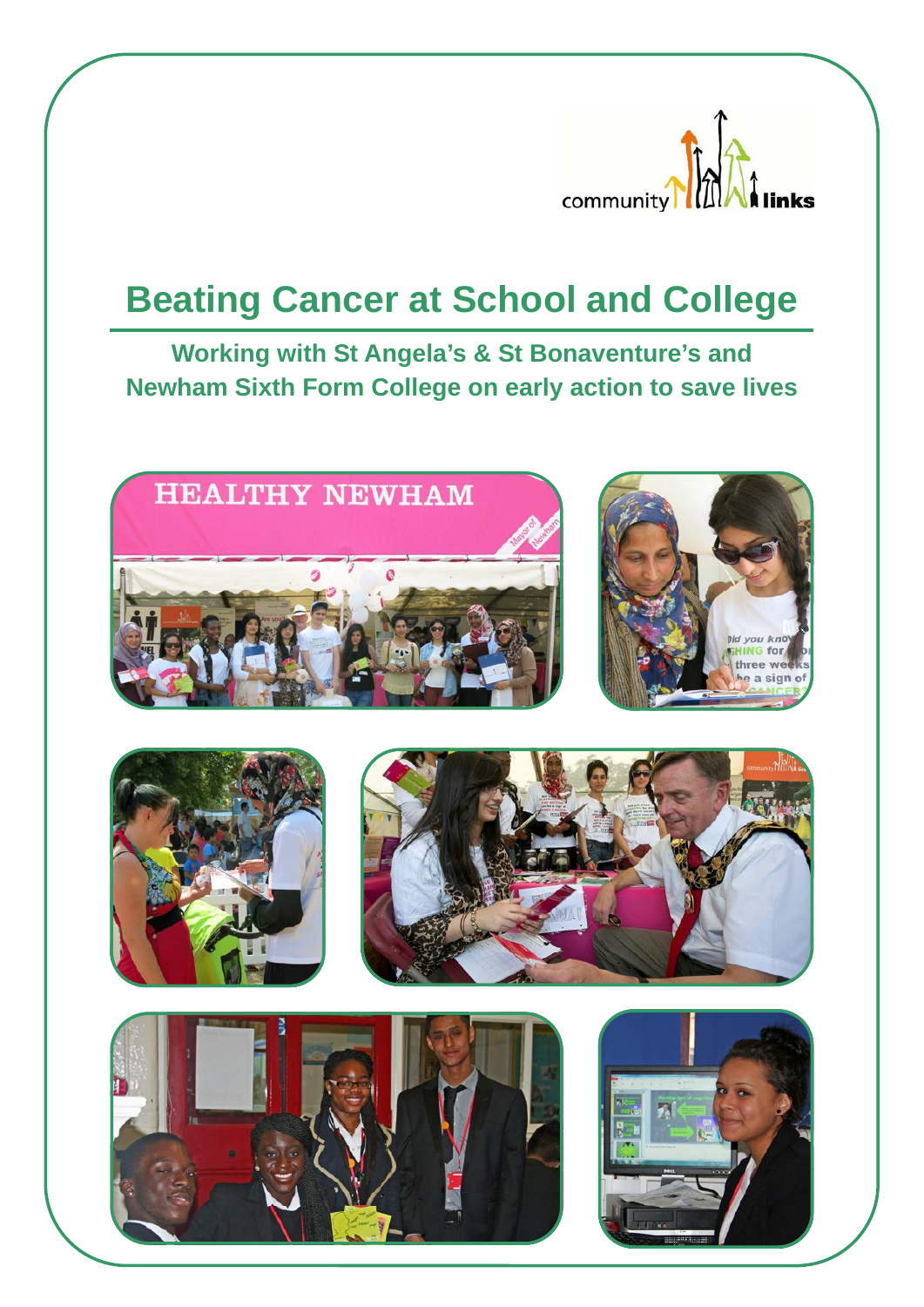## **Acknowledgements**

I would like to thank all those who contributed so generously to making this project an ongoing success; to all of the staff and students at St Angela's and St Bonaventures' and Newvic Sixth Form College who welcomed us in and took part with genuine energy and enthusiasm; to the Newham Council public health team who continued to whole heartedly support and fund our work and to all those volunteers and supporters who have been the life force of the project.

Frances Clarke



#### **Community Links**

105 Barking Road Canning Town London E16 4HQ

**© Community Links 2013.** All rights reserved. No part of this publication may be reproduced, stored in a retrieval system or transmitted in any form, or by any means (electronic, mechanical or otherwise) without the advance consent, in writing, of both the copyright owner and the publisher. However, brief passages may be reproduced for non-commercial or training purposes provided the source is acknowledged and the publisher is informed

 $\sqrt{\theta}$  This document is available to download from the publications section of Community Links website: www.community-links.org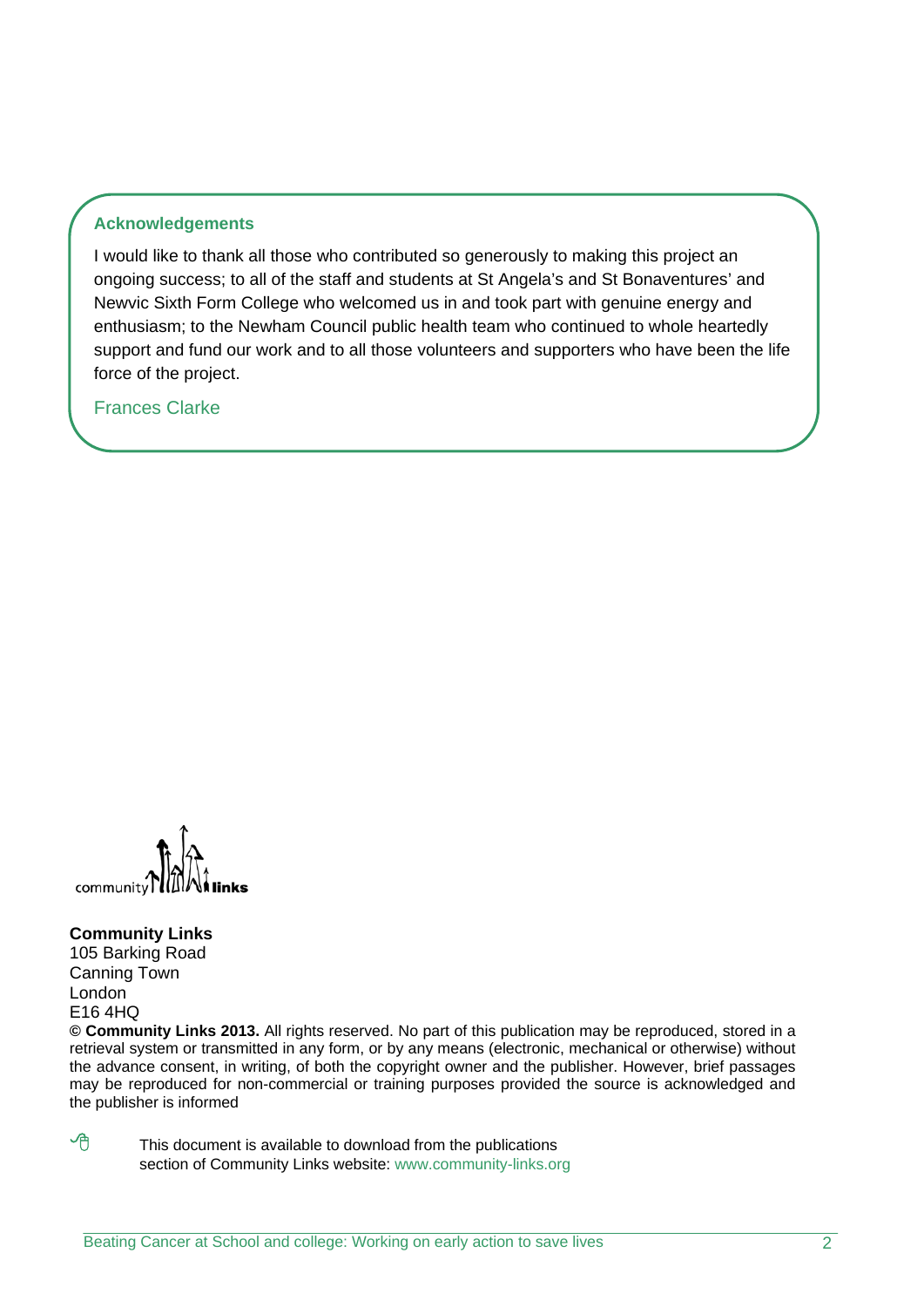## **CONTENTS**

| St Angela's and St Bonaventure's Lung Cancer Awareness Project - Peer Led  7     |  |
|----------------------------------------------------------------------------------|--|
|                                                                                  |  |
|                                                                                  |  |
|                                                                                  |  |
|                                                                                  |  |
|                                                                                  |  |
|                                                                                  |  |
|                                                                                  |  |
|                                                                                  |  |
|                                                                                  |  |
|                                                                                  |  |
|                                                                                  |  |
|                                                                                  |  |
|                                                                                  |  |
|                                                                                  |  |
|                                                                                  |  |
|                                                                                  |  |
|                                                                                  |  |
|                                                                                  |  |
| How quickly they would contact a doctor with concerns about possible symptoms 18 |  |
|                                                                                  |  |
|                                                                                  |  |
|                                                                                  |  |
|                                                                                  |  |
|                                                                                  |  |
|                                                                                  |  |
|                                                                                  |  |
|                                                                                  |  |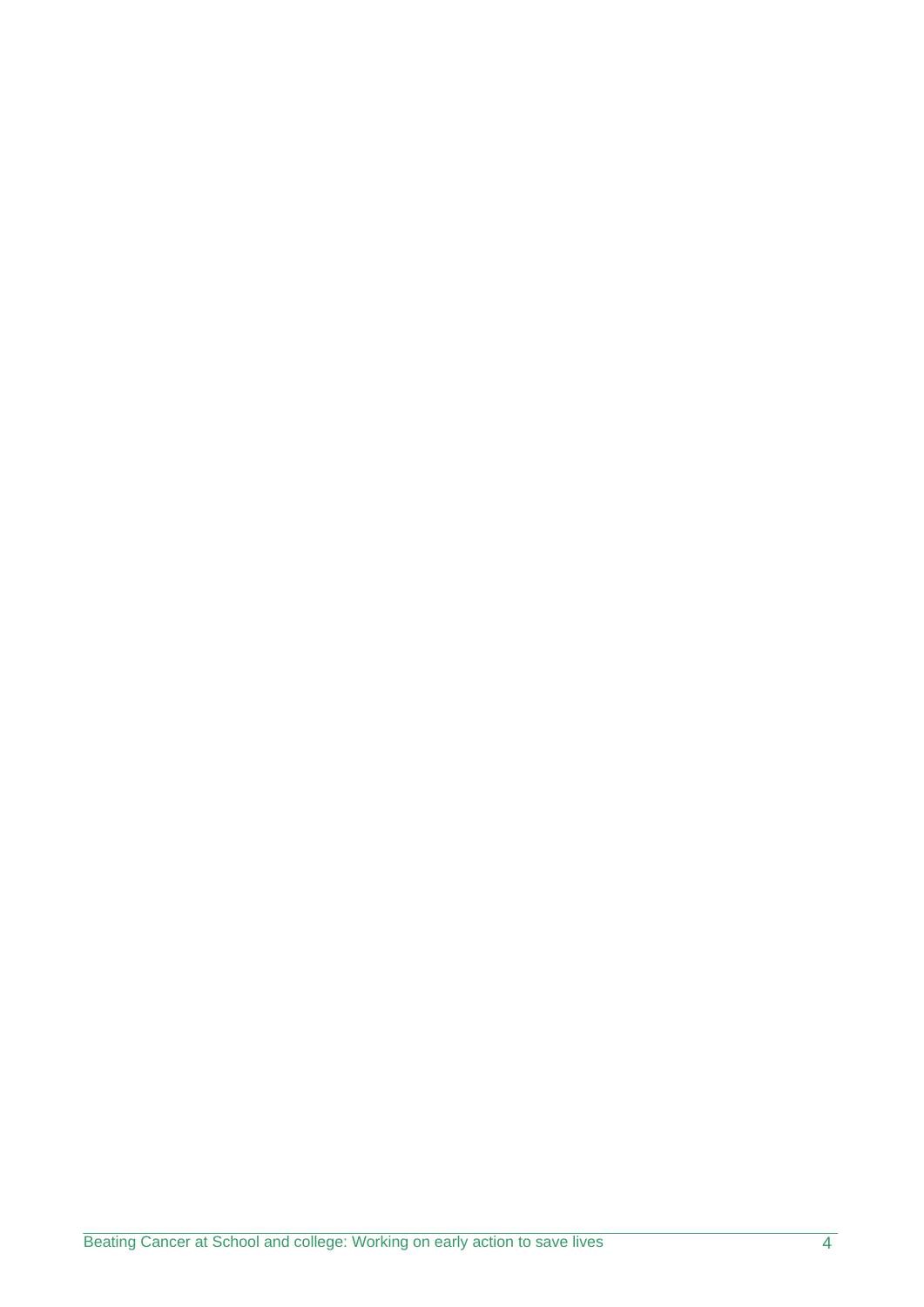## **Key Outcomes**

The key objectives of our early detection campaigns are to raise awareness of the signs and symptoms of cancer, to increase both confidence to identity these symptoms and willingness to go to a GP quickly with any concerns. As smoking has a direct link to lung cancer this campaign also seeks to raise awareness of the dangers of smoking, including marijuana and shisha.

We measured the impact of our project using the Lung Cancer Awareness Measure and these are the key outcomes:

**We saw students' ability to identify the signs and symptoms of lung cancer rise dramatically, as did their confidence to recognise these symptoms. The speed with which they would contact a GP with concerns rose as did their recognition of smoking and passive smoking as a cause of lung cancer.** 

**Lung Cancer - Key Outcomes, St. Angela's and St. Bonaventure's** 

- **Naming possible signs and symptoms**  The percentage of students who could identify three or more possible symptoms of lung cancer unprompted, has risen from 8.6% to 70.3% at the end of the project.
- **Confidence to recognise possible symptoms**  The percentage of students who were fairly confident or very confident to recognise possible signs and symptoms rose from 34.6% to 79.4%.
- **How quickly they would contact a doctor with concerns about possible symptoms**  The percentage of students who would go to the doctor within 3 days rose from 36.1% to 41% and within a month has risen from 91% to 92%.
- **What things increase a person's chance of developing lung cancer?**  The percentage of students who identified passive smoking, unprompted, as a possible cause of lung cancer rose from 17.9 % to 42.6 %.
- ▶ Does Smoking Cause Cancer? The percentage of students who identified smoking, unprompted, as a possible cause of lung cancer rose from 74.8 % to 79.8 %.

#### **Lung Cancer - Key Outcomes, Newham Sixth Form College**

- **Naming possible signs and symptoms**  The percentage of students who could identify three or more possible symptoms of lung cancer when prompted, has risen from 56% to 100%.
- **Confidence to recognise possible symptoms** The percentage of students who were fairly confident or very confident to recognise possible signs and symptoms had risen from 26% to 90%.
- **How quickly they would contact a doctor with concerns about possible symptoms** The percentage of students who would go to the doctor within 3 days has rose from 41% to 65% and within a month rose from 90% to 96%.
- **What things increase a person's chance of developing lung cancer?**  The percentage of students who agreed or strongly agreed, prompted, that passive smoking is a possible cause of lung cancer rose from 64.3%% to 91.8%.
- **Does Smoking Cause Cancer?**  The percentage of students who agreed or strongly agreed, prompted, that smoking is a possible cause of lung cancer rose from 77.6% to 86.1%.

**The following report details how this project was delivered and how these results were achieved.**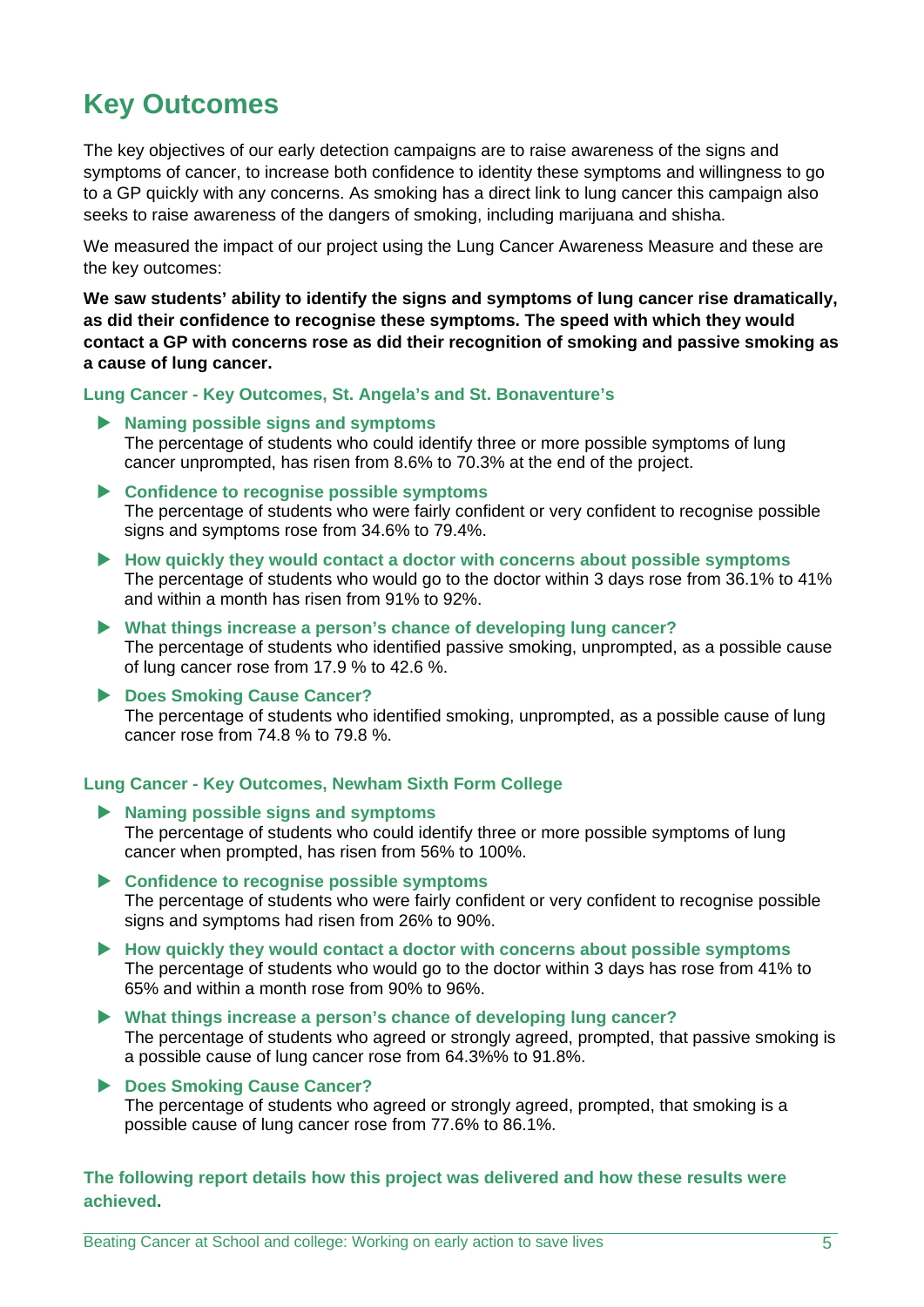## **Foreword**

I have been a volunteer with Community Links for over six years. I went to school locally at Langdon Secondary School in East Ham before moving onto St Angela's and St Bonaventure's Sixth Form in Forest Gate. I began my work with Community Links while in the sixth form and volunteered as a Young Speaker whose role was to raise awareness of environmental and social issues in local schools. I



am now in my fourth year studying Medicine at Bart's and The London School of Medicine and Dentistry and am very pleased to introduce the Community Links' Lung Cancer Awareness in Schools' and Colleges' Report.

I have been delighted and proud to have been able to continue as a volunteer with Community Links, in this life-saving project. I am now the one delivering the training to sixth formers so that they can become Young Lifesavers and go onto train others. Currently, my role within the project is as an outreach worker, I attend and lead sessions within schools, community centres and public events in Newham. The sessions involve discussing signs and symptoms of different cancers and advocating early detection and attendance at screening. It is a wonderful opportunity to be able to work within the community to tackle such an important area of public health and to contribute to the effort to save lives.

**Thamannah Miah** 

I have been a community development worker for 35 years and have experienced cancer myself. I have seen that lives can be saved through a community development approach to promoting the early detection of cancer and that we can all play our part in this.

In this report you will read how we have sought to share health information within communities based around schools and sixth form colleges. You will read how we have seen that messages can be successfully delivered near to peer and peer to peer, university student to sixth former and sixth former to sixth former, and that this proved to be particularly powerful when sharing information about the dangers of smoking. We have also demonstrated again the effect of 'pester power' - the influence that young people can have on the behaviour of their parents and the wider family.

We have sought to increase knowledge, skills and confidence so that local people have the tools necessary to exercise responsibility for their own health and for the health of those they love. We know that some individual lives have been saved. We have included detail here that can be helpful to those running projects in other communities in the hope that more lives can be saved.

Francos Clarbe

**Frances Clarke**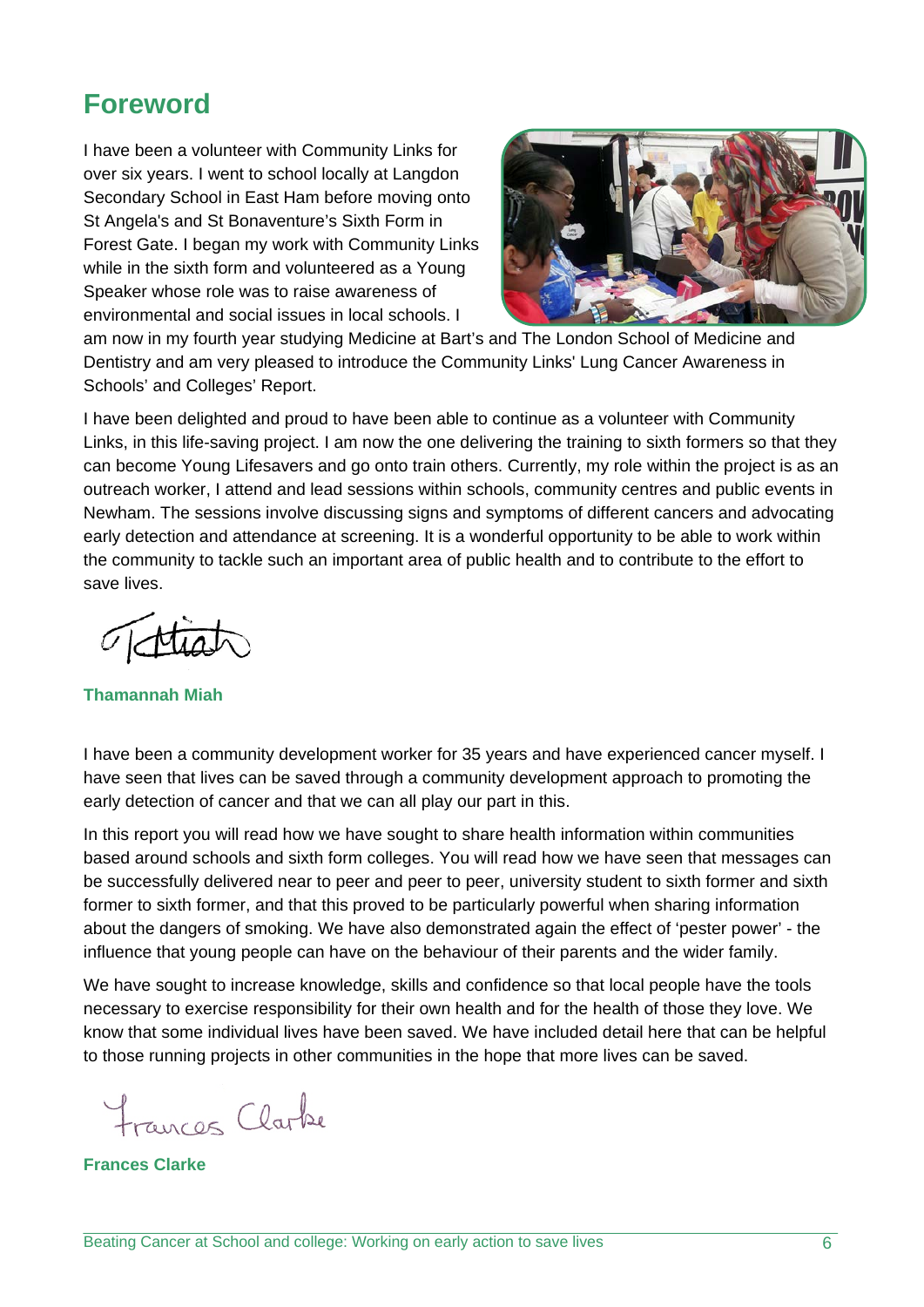## **Introduction**

#### **Beating Cancer at School and College 2012 -13**

The aim of our project is to increase the early detection of lung cancer amongst young people and their families and thereby to save lives.

Following on from our highly successful Plashet School breast cancer early detection project we wished to test if this success could be replicated in other schools, with a different but even more lethal cancer.

Therefore, we created and delivered lung cancer awareness and early detection campaigns in two sixth form colleges: St Angela's & St Bonaventure's and Newvic. We once again we sought to harness the unique influence of children and young people, to inform their peers and to use so called 'pester power' to motivate whole families to modify their behaviour and take active responsibility for their health.

#### **Early Action Approach**

Community Links is committed to an early action approach to tackling society's problems. In the context of health this means that we believe it is vital to support people to develop the skills, knowledge and confidence to take responsibility for their own health and the health of those they love – family, friends, neighbours. People are more likely to be empowered when they have control of their own lives; we seek to share the information and skills that can boost this empowerment.

## **Lung Cancer Has a Known Cause**

*smoking and passive smoking cause 9 out of 10 lung cancers*

The key objectives of our cancer early detection campaigns are to raise awareness of the signs and symptoms of cancer, to increase confidence to identity these symptoms and to increase willingness to go to a GP quickly with any concerns. As smoking has a direct link to lung cancer this campaign required an additional element because we also needed to explain the dangers of smoking, including marijuana and shisha.

Roy Castle Foundation 2012

To these young audiences it is necessary to stress the importance of not starting to smoke, to highlight the danger of addiction and how everyone is susceptible to becoming addicted (even Barack Obama, arguably the most powerful man in the world took, six years to quit).We provide information which highlights the

particular dangers to young people of becoming addicted:

- ▶ 67% of smokers start before the age of 18 and 84% by age 19.3 years
- People who start smoking at a young age have an increased risk of developing lung cancer in later life
- They are also more likely to be life long smokers

To share these messages it would be vital to adopt a student led approach as fellow students understand the context for their peers and don't carry the same risk of 'turning people off' with virtuous health messages.

#### **St Angela's and St Bonaventure's Lung Cancer Awareness Project – Peer Led**

St Angela's and St. Bonaventure's are separate schools sharing a sixth form. In September 2012 we recruited 23 sixth formers to become Young Lifesavers.

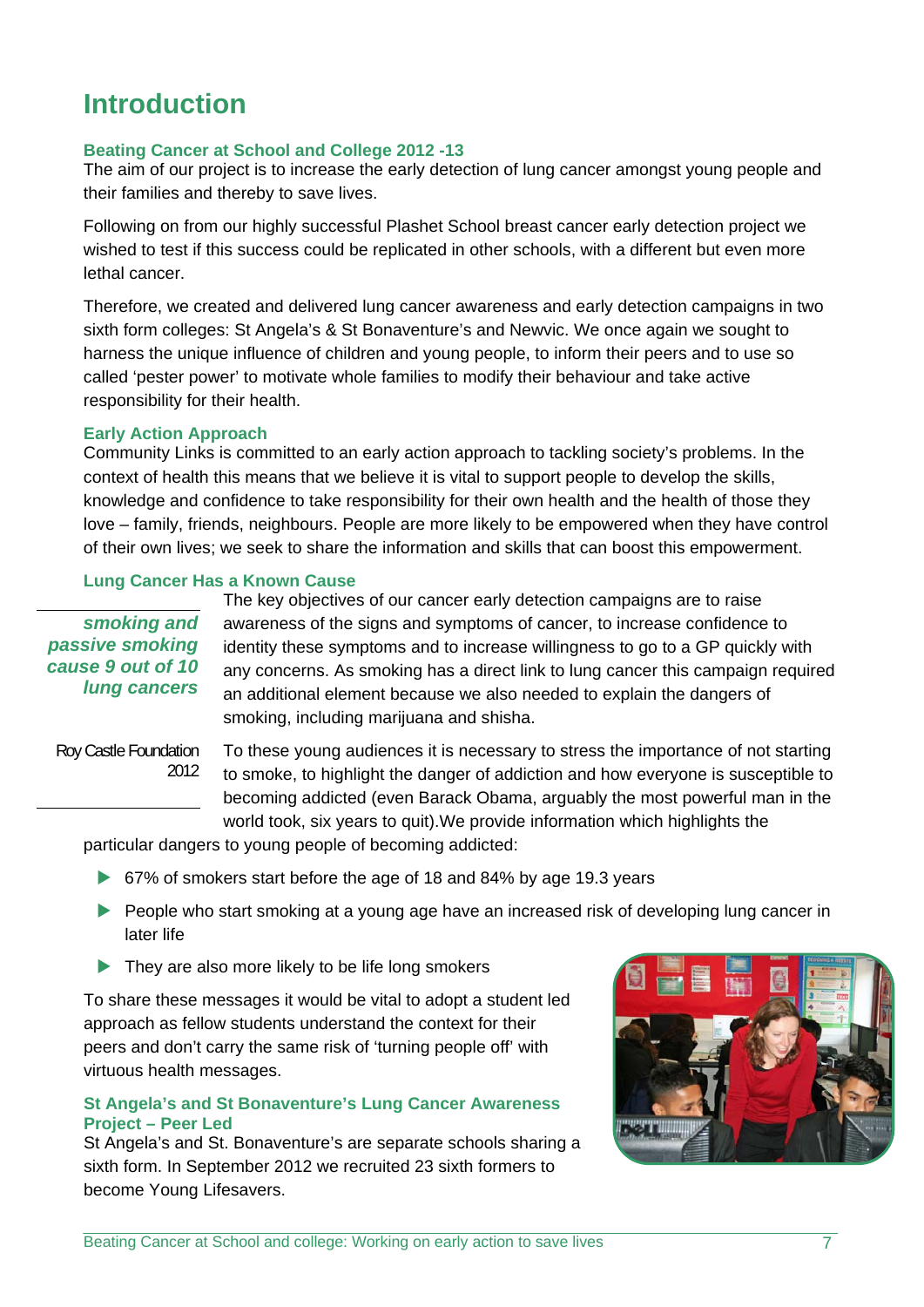We consulted with these young people about the most appropriate age group for them to seek to influence and they suggested their peers in year 12, the first year of sixth form, as this is when they felt that most young people start to socialise independently and have the opportunity to smoke. A peer-led approach would be vital if the smoking information provided was not to be patronising, outdated or socially or culturally inappropriate to the audience. For instance, we co-created our presentation with the young people and as a result we included the short-term effects as well as the long-term effects of smoking. The young people felt that changes, such as, tooth decay, bad breath, yellow fingers, poor concentration and lined mouths, would have a greater impact on their peers than many of the longer term effects.

#### **Peer Training**

The students received training in lung cancer awareness and the dangers of smoking, they became peer trainers, prepared both to make presentations to their fellow students and to share the messages with parents. They went onto deliver lessons during PSHE each week to the other 19 classes in year 12 of the sixth form (437 students).

The Young Lifesavers were trained and supported by Community Links' staff and volunteers. The volunteer team working on this project included a range of local people including cancer survivors, health psychology students on placement, young doctors and medical students, including a group of medical students from Kings' College and young doctors from St Bart's and The London Hospital. We also took part in a volunteer scheme with The London Deanery which involved a large group of medical students from King's College and a group of young doctors from Seven Kings Hospital in working with us in our Schools' Project.

Members of the volunteer group supported the Young Lifesavers when making their presentations and took responsibility for ensuring that the students completed the Lung Cancer Awareness Measure (L-CAM), a nine page accredited questionnaire (developed by University College London and Cancer Research UK.) prior to the start of the lessons, as a baseline assessment of their knowledge. The L-CAM would be completed again at the end of the project to assess impact on knowledge and behaviour. In addition to these practical tasks our volunteers also served as role models and sources of up-to-the-minute careers' information. The education sessions for the students included information about:

- $\blacktriangleright$  the possible signs and symptoms of lung cancer
- $\blacktriangleright$  the possible causes of lung cancer, including smoking and passive smoking
- why it is vital that anyone with concerns contacts their GP immediately.

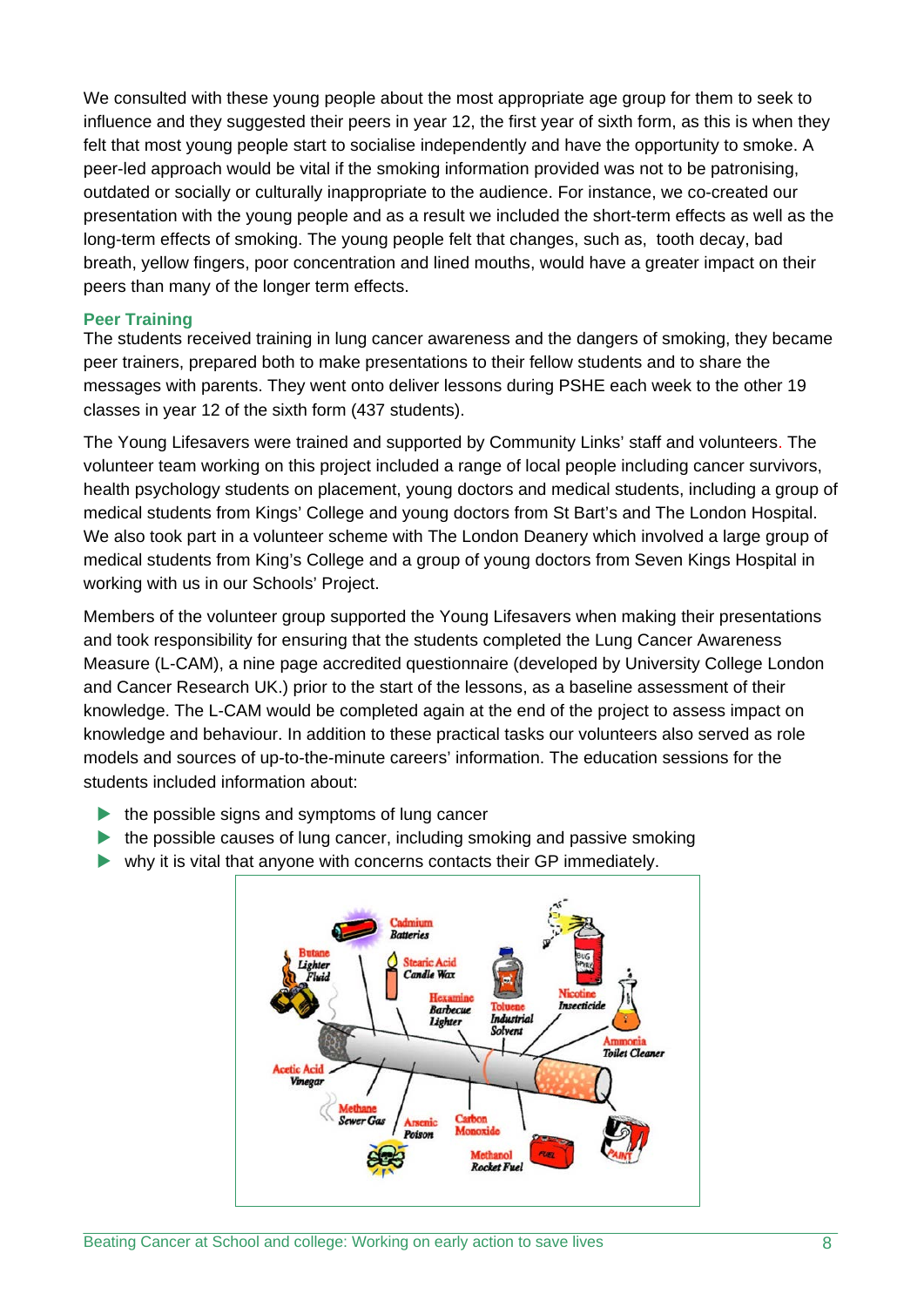The sessions were highly interactive, using chemical trays and tar jars to shock and inform. The sessions also included the opportunity to debate issues:

Students were asked their views on whether tobacco should be banned, whether plain packaging for cigarettes would help to reduce the number of young people taking up smoking and whether 18 was the right age for people to be able to buy cigarettes legally.

These lively debates helped the students to reflect on the complexity of these issues.

### **Sharing the messages with the wider family**

As part of the lessons that were delivered by the Young Lifesavers each student was given a homework task to carry out with their parents/family involving the 'small c' lung cancer symptom checker cards. In this way we sought to ensure that each student read the symptom checkers with their parents and thus shared the early detection messages.

The Young Lifesavers were then asked to consider additional ideas for sharing the early detection information more widely.

They felt that speaking to people at parents' evenings could be effective as this is an environment in which parents are open to receiving information and do have time to talk as they wait in queues to



see their child's teachers.

Members of the Young Lifesavers and of our volunteer group went on to share the information widely at parents' evenings. They explained about the project taking place in the school, shared the possible signs and symptoms of lung cancer and gave each person a symptom checker card to take home. The symptom checker cards, produced by the 'small c' campaign, are a vital tool in sharing the early detection information and in empowering people to take responsibility for their own health and the health of their family and friends.

We task people to keep these cards safe and to refer to them if they have any concerns. We also recommend that the cards can be taken to the GP and can be used to aid communication and give confidence to the patient, particularly where English is not the first language or confidence in dealing with the GP is low.

 **A total of 759 parents were spoken to at parents' evenings in St. Angela's and St. Bonaventure's lower schools in 2012/13.**



## The 'small c' campaign

**The 'small c' campaign encourages people to catch cancer while it is small and less difficult to treat. The idea of the campaign is to bring cancer down to size, to help people to overcome the huge fear that they feel when they think of it.** 

Spotting cancer early saves lives This fear can immobilise people and prevent them **from seeking the help that can save their lives.**

#### **www.smallc.org.uk**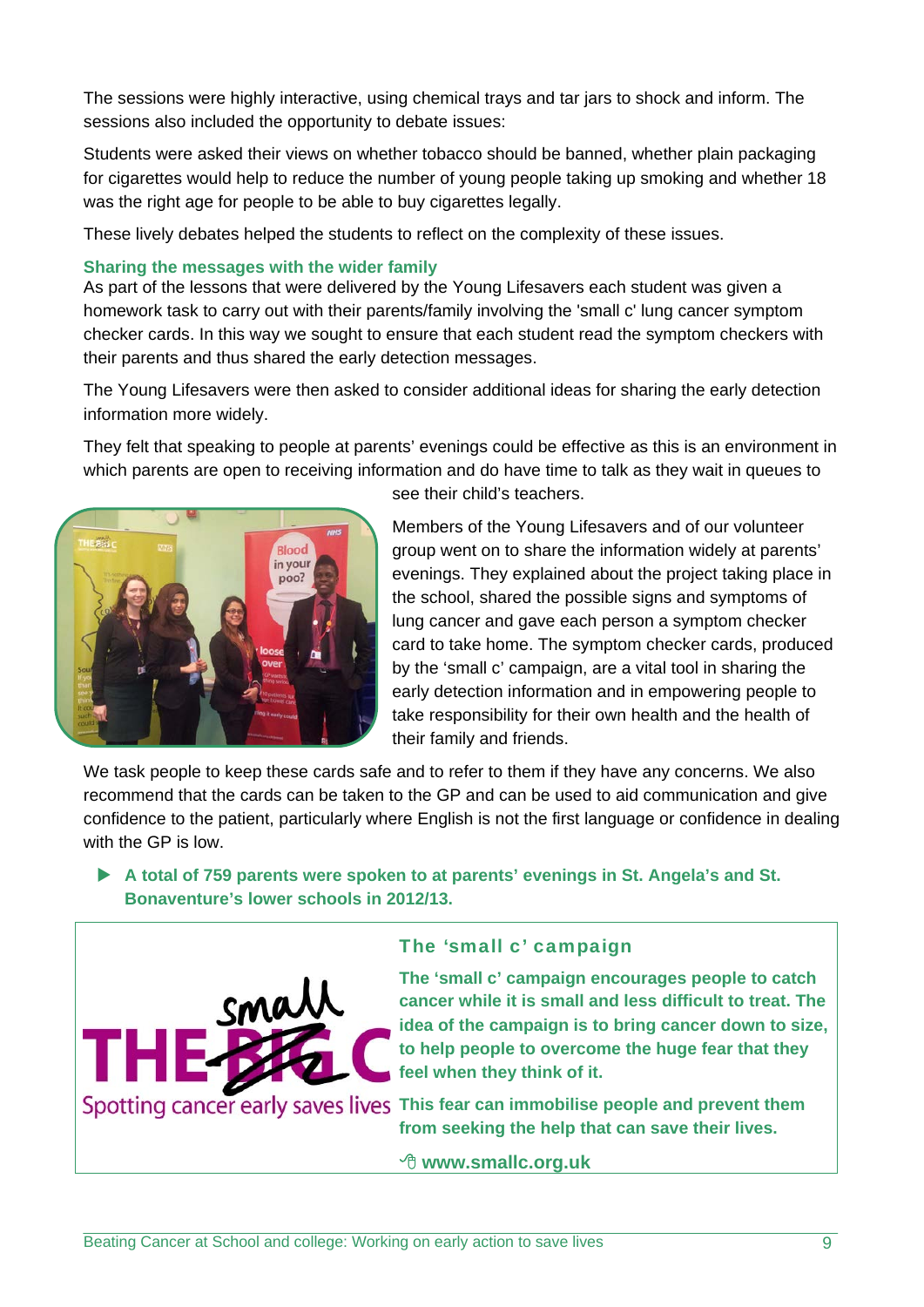The statistics in the table below are broken down into the groups of those who are particularly at risk The target groups are:

Lung cancer: white men and women and Bengali men over 50; Breast cancer: black and white women over 40 Bowel cancer all ethnicities over 50

| Contact at parents' evenings - St Angelas, St Bons Schools 2012/2013 |                      |                       |                 |                    |                           |                     |               |                                                |
|----------------------------------------------------------------------|----------------------|-----------------------|-----------------|--------------------|---------------------------|---------------------|---------------|------------------------------------------------|
|                                                                      |                      | <b>St</b><br>Angela's | St<br>Angela's  | St Bon's<br>Year 9 | St<br>Angela's<br>Year 12 | St Bon's<br>Year 10 | <b>Totals</b> | <b>Schools</b><br>total by<br>ethnic<br>groups |
| <b>Date</b>                                                          |                      | 05/07/12              | 25/10/12        | 10/12/12           | 21/03/13                  | 25/03/13            |               |                                                |
| <b>White</b><br><b>Women</b>                                         | <b>Aged</b><br>$>50$ | 4                     | 6               | 8                  | 12                        | 4                   | 34            |                                                |
|                                                                      | $50$                 | 11                    | 12 <sup>2</sup> | 19                 | $\overline{2}$            | 14                  | 58            | 92                                             |
| <b>White Men</b>                                                     | $>50$                | 3                     | 4               | 6                  | 8                         | $\overline{7}$      | 28            |                                                |
|                                                                      | $50$                 | 1                     | $\overline{0}$  | 9                  | $\mathbf 0$               | $\overline{2}$      | 12            | 40                                             |
| <b>Bangladeshi</b><br><b>Men</b>                                     | $>50$                | $\overline{0}$        | $\mathbf 0$     | $\mathbf 0$        | 5                         | $\overline{7}$      | 12            |                                                |
|                                                                      | $50$                 | $\mathbf 0$           | $\mathbf 0$     | 1                  | $\mathbf 0$               | 0                   | 1             | 13                                             |
| <b>Other</b><br><b>Asian Men</b>                                     | $>50$                | 1                     | $\mathbf{1}$    | 12                 | $\overline{7}$            | 9                   | 30            |                                                |
|                                                                      | $50$                 | $\overline{2}$        | $\overline{0}$  | $\overline{7}$     | 1                         | 8                   | 18            | 48                                             |
| <b>Asian</b><br><b>Women</b>                                         | $>50$                | $\overline{4}$        | $\overline{2}$  | 11                 | 31                        | 13                  | 61            |                                                |
|                                                                      | $50$                 | 4                     | 6               | 12                 | 5                         | 16                  | 43            | 104                                            |
| <b>Black</b><br><b>Women</b>                                         | $>50$                | 27                    | 33              | 23                 | 54                        | 11                  | 148           |                                                |
|                                                                      | 50<                  | 20                    | 52              | 23                 | 5                         | 15                  | 115           | 263                                            |
| <b>Black Men</b>                                                     | $>50$                | $\overline{7}$        | 17              | 18                 | 27                        | 15                  | 84            |                                                |
|                                                                      | $50$                 | 8                     | 6               | 17                 | 1                         | 16                  | 48            | 132                                            |
| <b>Other</b><br><b>Ethnicities</b>                                   | $>50$                | 8                     | 3               | 10                 | 13                        | $\overline{2}$      | 36            |                                                |
|                                                                      | $50$                 | $\overline{7}$        | $\overline{2}$  | 13                 | 1                         | 8                   | 31            | 67                                             |
| <b>TOTAL</b>                                                         |                      | 107                   | 144             | 189                | 172                       | 147                 | 759           | 759                                            |

## **Peer Approaches to Smoking Awareness**

The Young Lifesavers also considered ways in which to reinforce the learning for their sixth form colleagues. They decided that a lung cancer awareness themed week would allow them to focus on the issue and to try different methods of communicating the messages.

The Young Lifesavers felt that lunch time sessions could be useful as it would provide more time for the students to talk about the information and would allow the opportunity for more detailed questions and for the discussion of personal circumstances.

The Young Lifesavers gave an assembly presentation to Year 12 students (430) covering the signs and symptoms of lung cancer and the dangers of smoking, including shisha and marijuana. Lung cancer information and photos of the project were displayed on notice boards and on the interactive screens in communal areas.

Lunchtime sessions took place on two sites, in St Angela's Sixth Form common room and St Bonaventure's' Sixth Form common room. The Young Lifesavers, along with Links' staff, ran activities to increase awareness of the risks associated with smoking; making use of carbon monoxide monitors, chemical trays and tar jars which demonstrate the amount of tar carried by the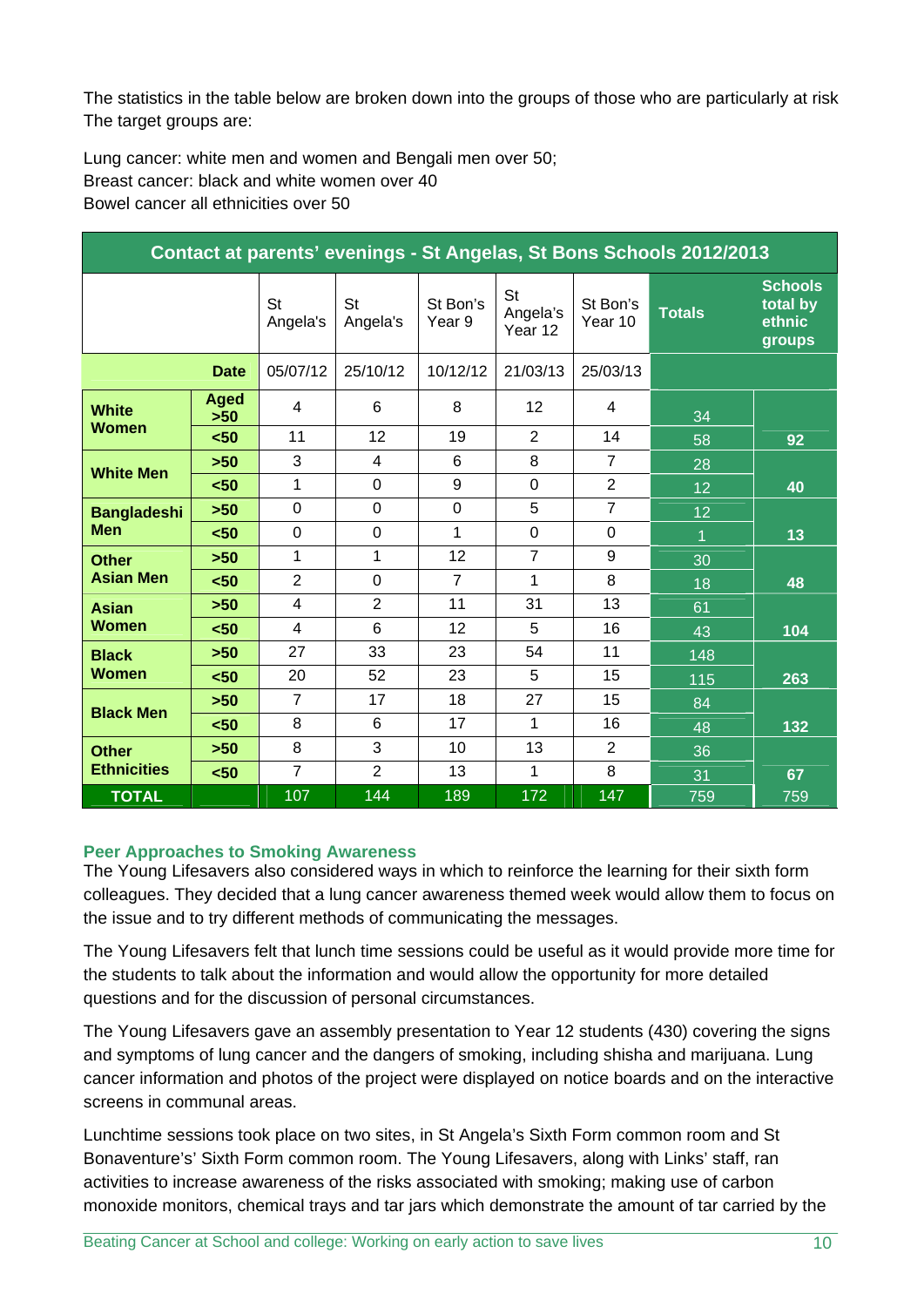lungs when 20 cigarettes have been smoked for one year. These practical activities, particularly the carbon monoxide monitors, made a visible impact on the students by making graphic the consequences of smoking.

As a reward a breakfast meeting was organised for the Young Lifesavers, with The Newham Mayor, Sir Robin Wales. This breakfast was a reward for their work during the year. The Mayor heard from the students about their work during the year and particularly about their efforts to connect emotionally with their audiences in order to increase their impact. Several of the Young Lifesavers described how they were now sharing their own experiences of cancer during their presentations. The Mayor in return spoke of his own experiences of cancer.

## **Newvic, Newham Sixth Form College**

Our programme of lessons in lung cancer awareness and the dangers of smoking at Newvic Sixth Form College began in January 2013.

We made lung cancer and smoking awareness presentations to students studying health and social care, science A Level and child care (160 students). Again we asked each student to complete the L-CAM at the start of this project. A range of resources were used in the education sessions to encourage lively discussion and to help to make the information memorable. Smoking whilst pregnant and the impact of passive smoking on young children were some of the issues discussed.



Students praised for work on lung cancer

wham Mayor Sir Robin<br>les has met a group of For-<br>Gate students who have the Year 12 stu



## **Baby+ Smoking? No Tar!**

**If you smoke when you are pregnant, breastfeeding or with your baby, your baby smokes too! It is like giving your baby a bottle of tar and poisons from tobacco smoke. Baby Bottle from Gasp smoke free education resources** 

 **www.gasp.org.uk** 

For instance, we found that the baby bottle of tar brought the issue of passive smoking startlingly to life and illustrated the impact on babies and young children very forcibly

Once again, each student was given a homework task to undertake with their parents or other family members, involving the 'small c' lung cancer symptom checker cards. The focus of this activity was to encourage each student to share the vital health information with their parents. Many of the students who took part in our education sessions at Newvic intended to go on to train to be nurses. These students reacted particularly enthusiastically and responsibly to the challenge of sharing health education information with their families.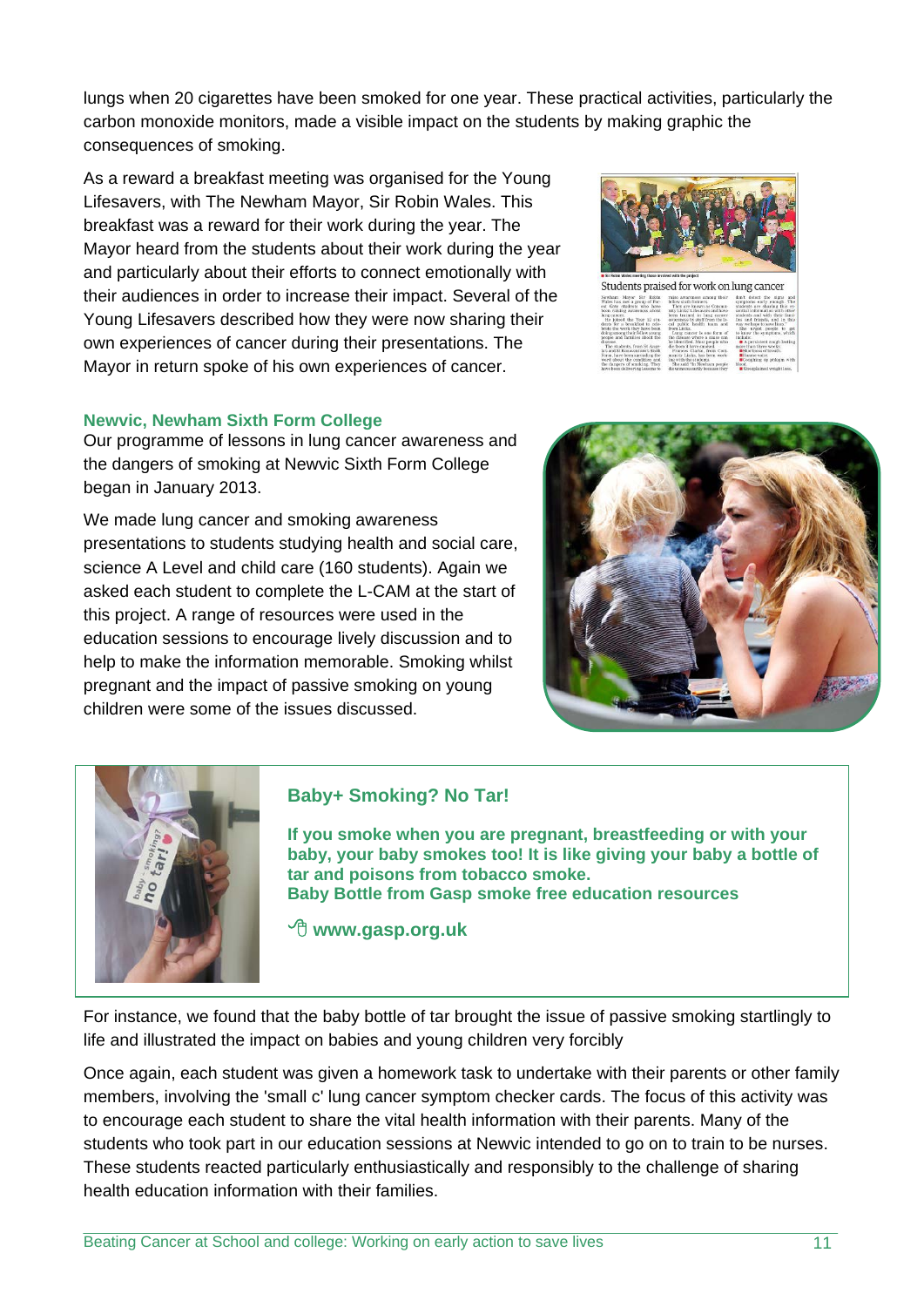#### **Peer Led Activities**

We recruited 32 Young Lifesavers to help to develop activities to share the lung cancer and smoking information with other students, their families and the wider community. These Young Lifesavers took part in a series of awareness-raising sessions in College, including sessions during Stop Smoking Week, March 2013. Awareness raising sessions were offered in The Link, the college communal area. We used carbon monoxide monitors, chemical trays and tar jars as well as the 'small c' symptom checker resources. We also carried information about local services which offer smoking cessation support.



This activity was supported by The Newham Stop Smoking Team, who shared their resources and provided a member of staff who could offer smoking cessation advice and information and direct students to their nearest confidential and free stop smoking service, if they wished to receive further support.

We found carbon monoxide readings to be very effective in showing the immediate effect of smoking on the lungs and in highlighting the damage done to fitness levels. This had



particular impact on male students. The readings encouraged students to consider stopping or cutting down on shisha, marijuana and cigarette smoking. Even those students who described themselves as 'occasional' or 'social smokers' were shocked by the impact of smoking on their carbon monoxide levels.

#### **Smoking Shisha**

Our lung cancer awareness sessions covered the health dangers associated with smoking shisha. This information appeared to be new to many of the sixth formers and to their families. The World Health organisation advises that a typical one hour session of shisha smoking exposes the user to 100 to 200 times the volume of smoke inhaled from a single cigarette.

Each shisha session lasts from  $20 - 60$  minutes and is equivalent to  $50 - 150$  cigarette puffs.

#### **Myths**

- Shisha smoke is filtered through water so it filters out any harmful toxins
- $\blacktriangleright$  It is healthier than smoking cigarettes
- $\blacktriangleright$  It is not addictive as it does not contain nicotine
- $\blacktriangleright$  The tobacco is fruit flavoured so it is healthy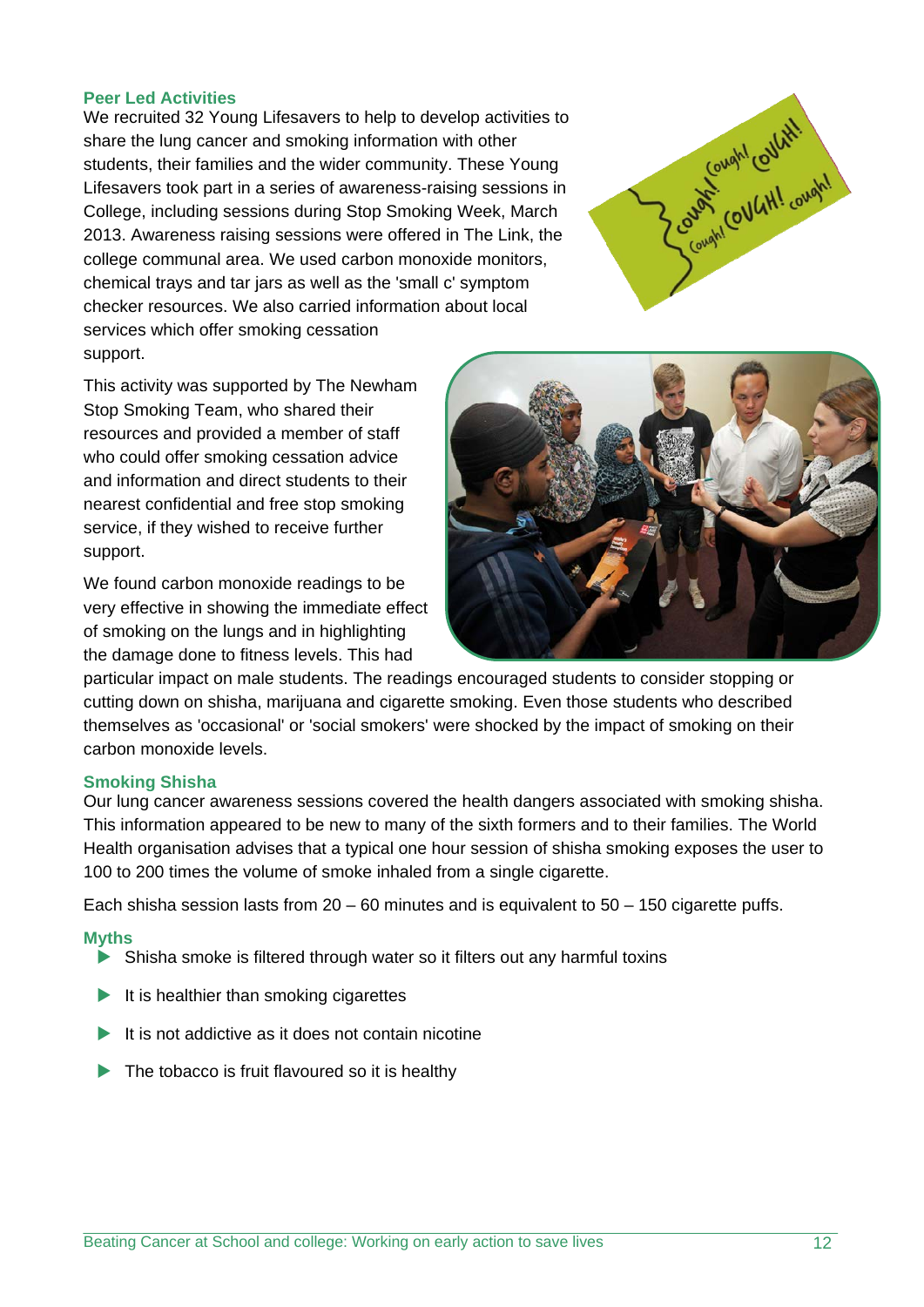Even if it passes through water the smoke still contains most of the cancer causing toxins (carcinogens) including carbon monoxide and tar. The table below from www.shishaware.org compares the two forms of smoking.

|                              | <b>Cigarette</b> | <b>Shisha</b> | Shisha's magnitude<br>of difference |
|------------------------------|------------------|---------------|-------------------------------------|
| $\textsf{Tar} (\textsf{mg})$ | 22               | 802           | 36.5x                               |
| Nicotine (mg)                | 1.7              | 3.0           | 1.8x                                |
| (mg)                         |                  | 143           | 8.4x                                |

We found that students and families were unaware of the dangers associated with smoking shisha and that the habit appears to be growing in popularity amongst young people. For many sixth formers it is seen as a harmless sociable leisure pursuit that doesn't have to involve drinking alcohol. In recent months we have also seen the introduction of portable shisha in the form of shisha pens.

Apart from the dangers involved in smoking shisha it is a worry that these products, along with ecigarettes and shisha pens, will act as a gateway into smoking for young people.

### **Medical school taster**

We offered the Newvic students, who were planning to apply to study medicine, the opportunity to take part in sessions with three of the young doctors who volunteer with us. These young doctors provided additional information about cancer and ran a sample medical school education session on the related topic of Chronic Obstructive Pulmonary Disease (COPD). This session was particularly exciting to the students as Dr Ahmad described the procedure for the re-inflation of a collapsed lung.

"Doctors enjoy a diverse and endlessly varied profession. This is reflected in the training they receive at medical school. But while some bits are novel and exciting, such as learning practical procedures and other bits stressful and demanding, like the constant examination, there are some essential components which are constant. Chief among these is the academic and theoretical aspect of the course which demands that medical students learn the anatomy and physiology of the body in detail followed by the pathophysiology (what and how things go wrong with the body) and then how to diagnose and treat this. I wanted the students to appreciate that if they enjoy this then they would probably enjoy being at medical school so I applied this framework to a common respiratory illness. During the course of this session the students developed an idea of what a typical lecture at medical school would feel like and I hope it gave them a small insight in to the type and depth of study required over the years"

### **Dr. Nawaz Ahmad**.

The young doctors also spoke about their different routes into medicine and about the skills and talents that are needed to succeed. They provided invaluable insights into life as a medical student and as a young doctor and answered many of the students' questions. They all emphasised the usefulness of practical experience and of developing communication skills.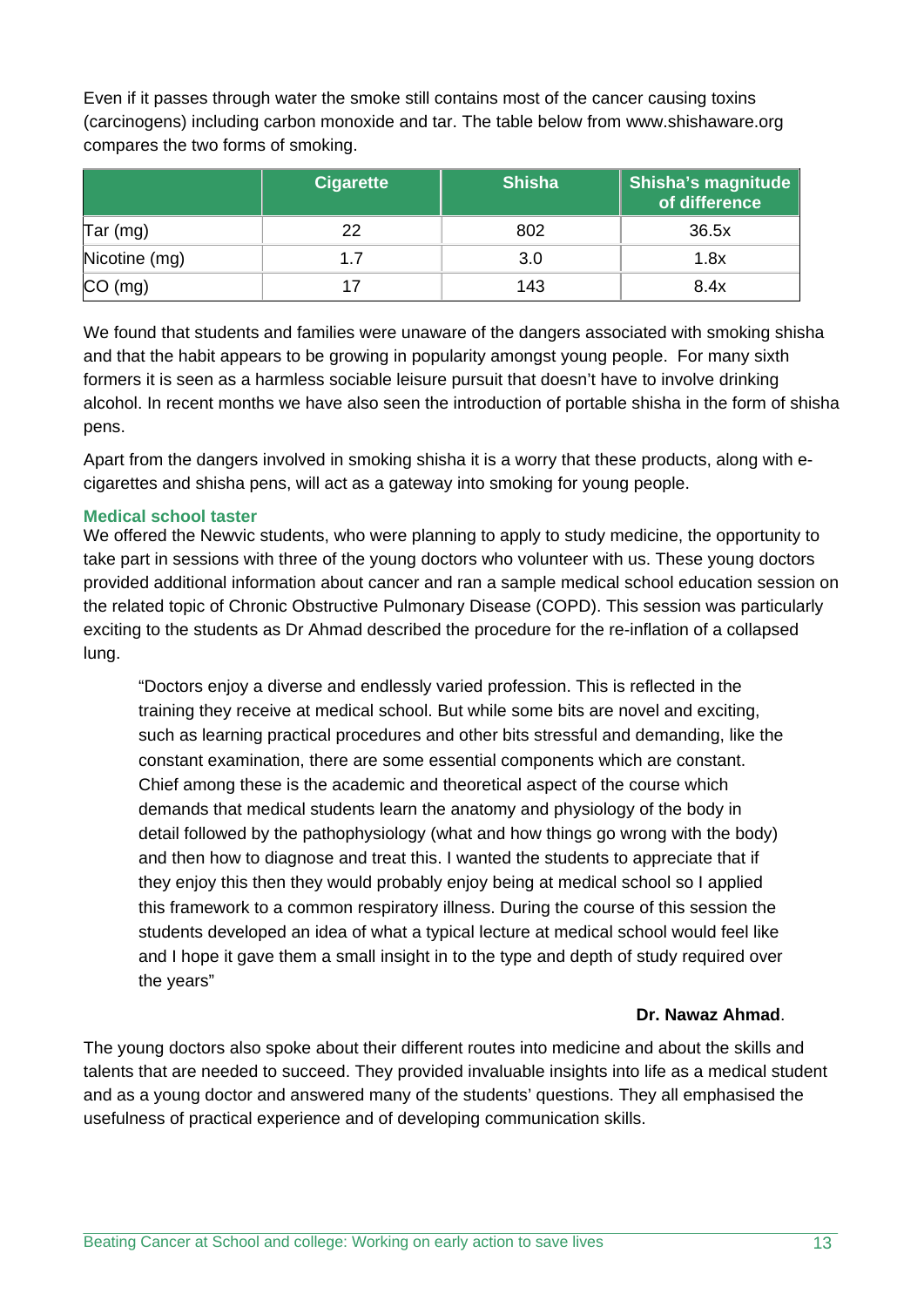## **Wider Dissemination**  enewhamn

### Prescription for good health



In order to share the early detection messages more widely, both The Newham Recorder and The Newham Magazine were approached regularly to carry stories about the work of the project.

The benefits of this local publicity are various - the Young Lifesavers felt excited, proud and rewarded to be featured in these publications, the information was delivered into every home in the Borough and the institutions involved raised their profiles and shared awareness of their work.

We set up a Facebook site for The Newham Cancer Awareness Campaign at the beginning of the project. The site carries updates on the work of the project and of the activities of the Young Lifesavers. It displays press articles reporting the work of the project

and many photographs and helps to keep the project lively and energetic.

Volunteers involved in the campaign share information on Facebook with the Young Lifesavers about their university courses and career plans.

We also add a range of cancer awareness information to help to keep the Young Lifesavers up-todate and informed. Facebook also proved valuable in keeping contact with the Young Lifesavers when they made their transition from school to sixth-form college.

## **Young Lifesavers – informing their peers and wider community**

We have found the Young Lifesavers' Programme to be highly effective; it accomplishes many things at once. The young people involved are themselves educated about signs and symptoms and early detection, they act as a conduit for information to their peers, to their parents and to the wider network of family and friends. They pass life saving information to relatives who might otherwise receive it from no-one. They are empowered in the process to take responsibility for their own health and to encourage those that they care about to do the same.

Some of the benefits of taking part are immediate; the young people have work experience at community events to add to their personal statements and CVs; they receive training in public speaking and are able to develop their communication skills in a supportive environment; they get to meet and discuss the issues with a variety of politicians and health care professionals; they have experiences



to share in interviews and they are more confident and practised in expressing their views and debating issues.

Many of the Young Lifesavers and wider volunteer group have been involved over a period of several years, the older members now able to share their experience of university or work with the newer members.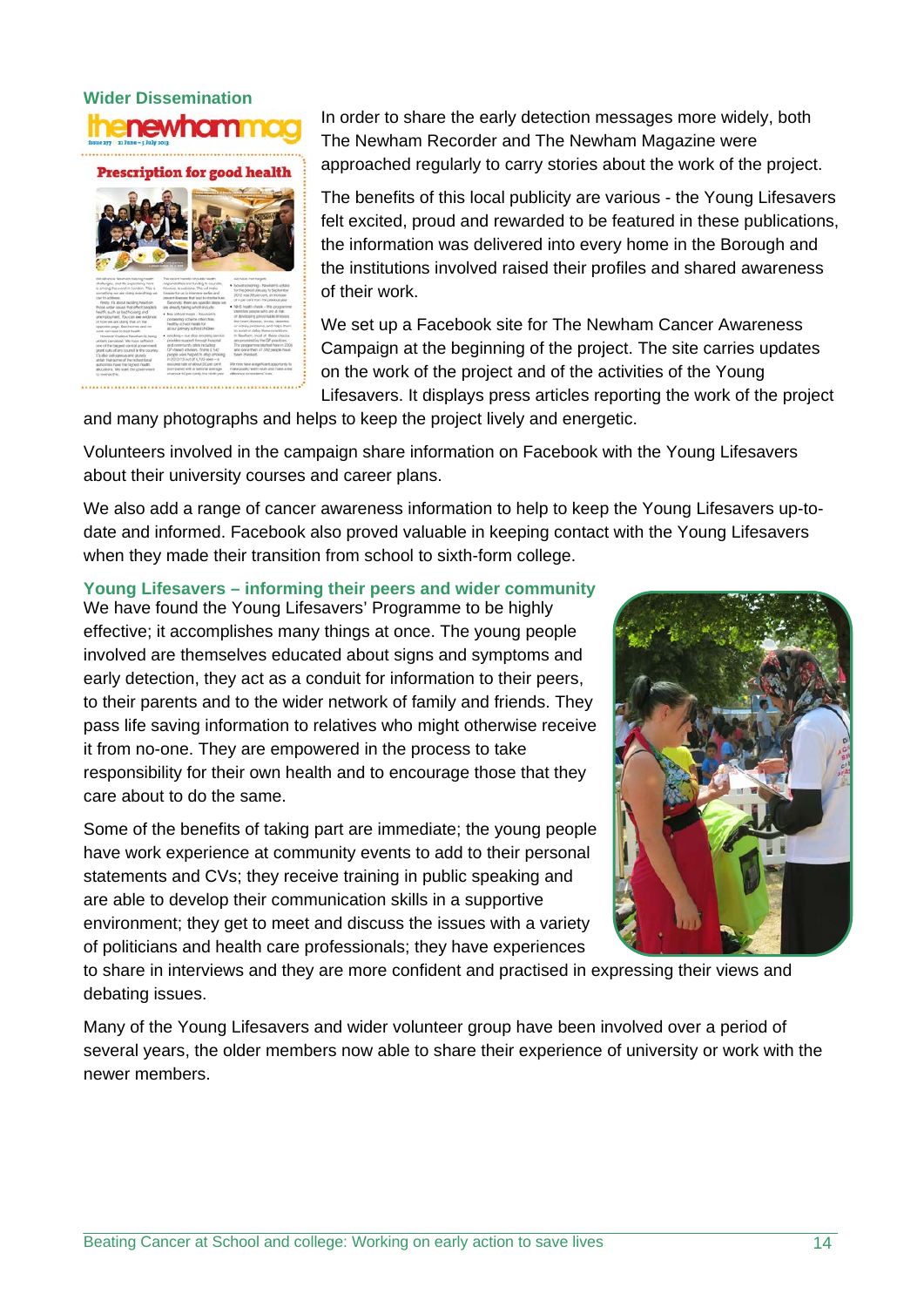#### **Plashet School Update**

During the year the Young Lifesavers from Plashet School, who had led our breast cancer awareness project in 2011/12, were awarded a Princess Diana Award in recognition of their contribution to the early detection of breast cancer.

These young women had now moved onto sixth form colleges but were eager to continue to volunteer as Young Lifesavers. Their experience of being part of a project that saved the life of a member of staff at their school will motivate them throughout their lives.



#### **Hadia Abid**

*Taking part in this project has had a lot of positive outcomes including a staff member from Plashet School being diagnosed with breast cancer and getting early treatment, which saved her life. I have also had the opportunity to meet amazing people, run awesome events such as the Mum's and Girls' Night and help out at the Newham Mayor's Show. I have chosen to carry on with this project, outside of school, so I can continue raising awareness to many more people who like me, don't know much about cancer and should know more."* 



#### **Maham Arshad**

*Being involved in the Cancer Awareness Project since year 10 has allowed me to gain a deeper understanding of breast cancer as well as developing vital skills.* 

*I particularly enjoyed being involved in the breast cancer drama production in which I was able to present the issue in an entertaining manner without using any complex medical jargon. My overall experience was so positive that I have now involved my younger sister in the project.* 

*Currently I am studying for my A Levels and I hope to go on to study medicine. The project has really helped provide the confidence needed to discuss sensitive issues with different types of people. It has been highly beneficial for me to develop my skills and personality.* 

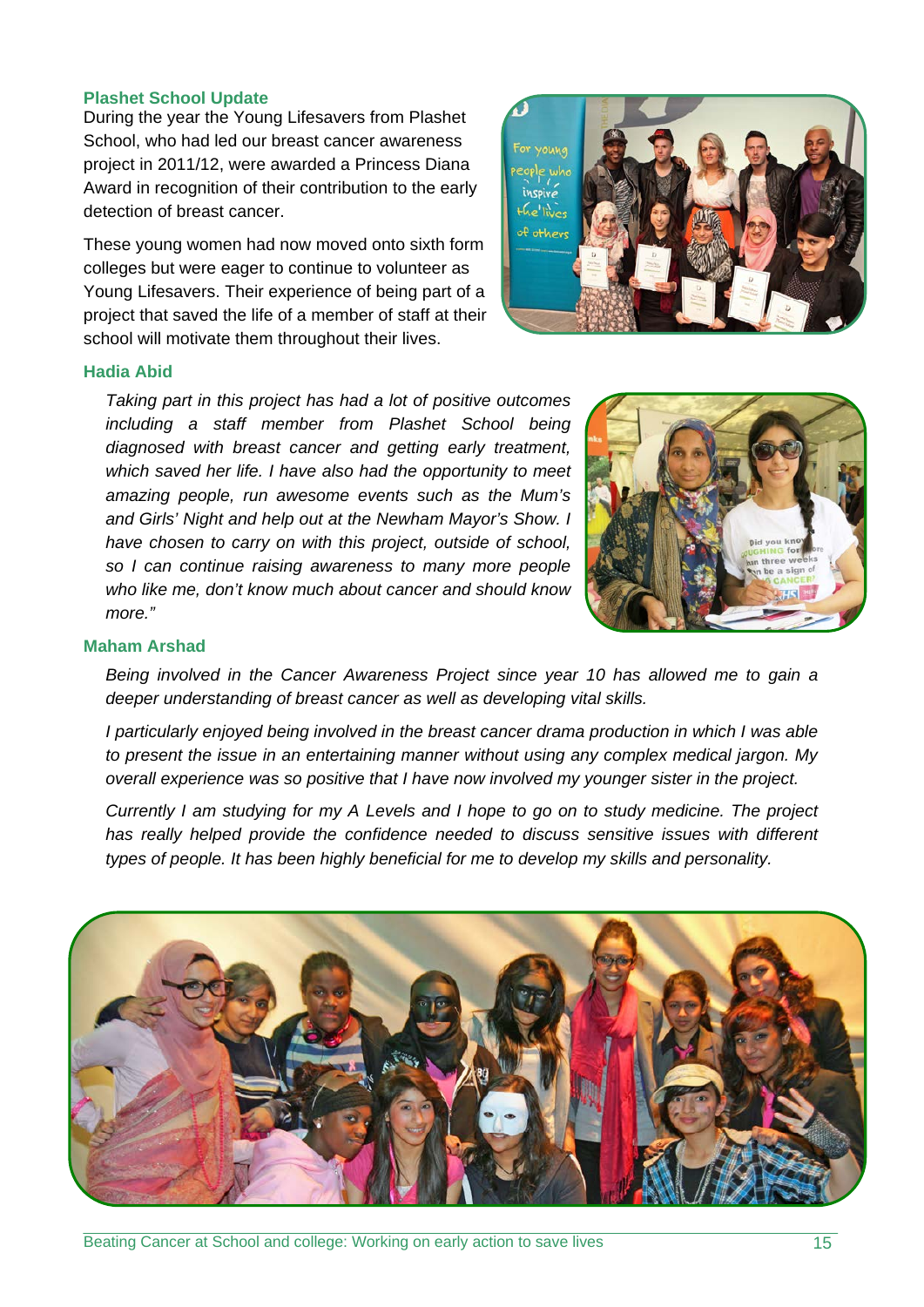#### **Programme at Plashet School**

During 2012/13 we continued to attend parents' evenings at Plashet School and speak to parents about breast, lung and bowel cancer and during 2013/4 awareness raising programmes in diabetes, lung and breast cancer are being offered to pupils at the School.

#### **Raising Awareness in the Community**

The Young Lifesavers in all schools were offered the opportunity to take part in cancer awareness events in the community. They received additional training in bowel, breast and lung cancer signs and symptoms and in how to communicate these messages at outreach locations. They are a valuable addition to our outreach team.

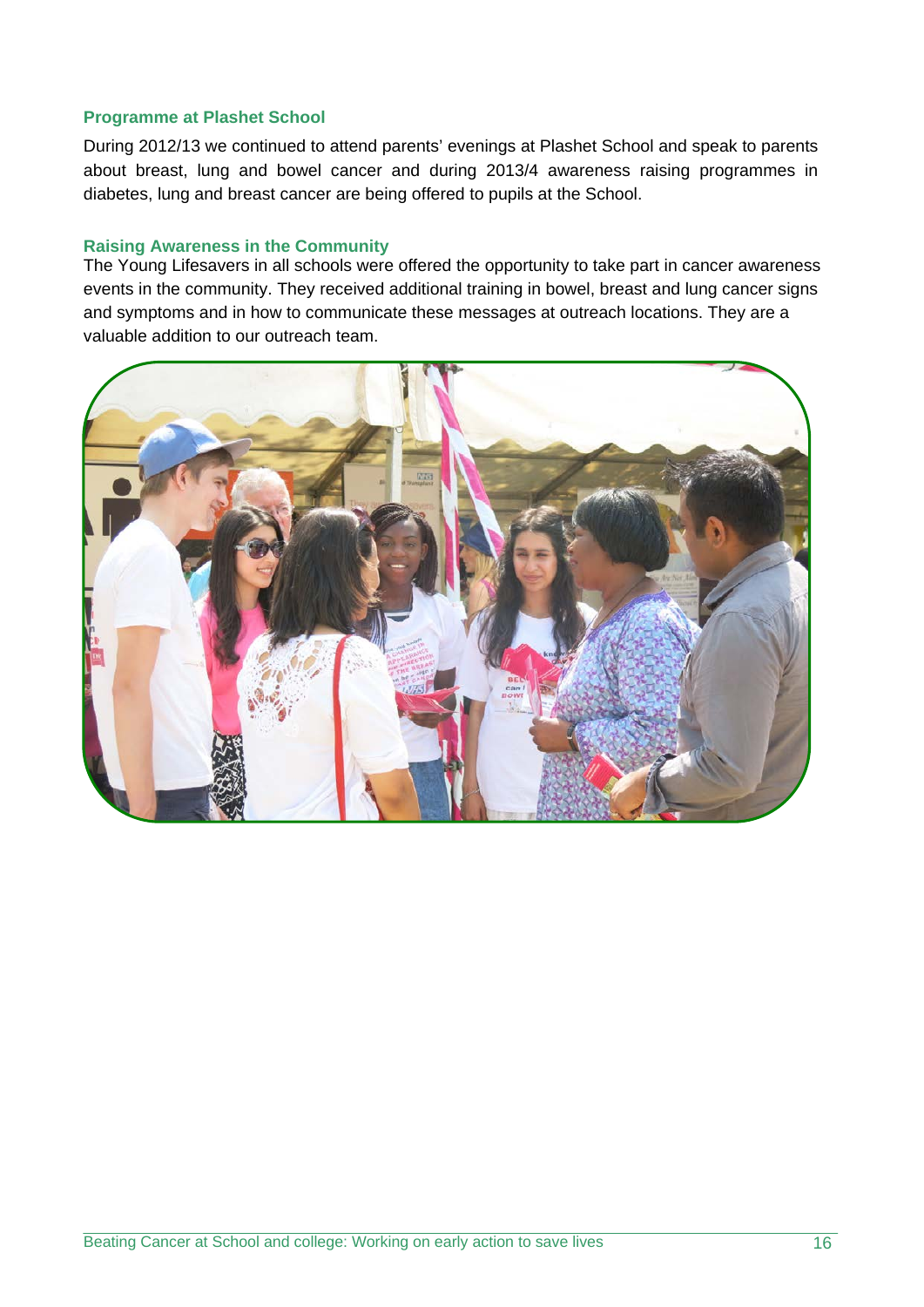## **Findings**

### **Lung Cancer Awareness Measure Results (L-CAM)**

We used the L-CAM to measure impact on knowledge levels and behaviour.

#### **St Angela's and St Bonaventure's Sixth Form College**

At the beginning of the project 303 L-CAM questionnaires were completed and at the end 272 questionnaires were completed.

#### **Naming possible signs and symptoms**

The percentage of students who could identify three or more possible symptoms of lung cancer unprompted, has risen from 8.6% to 70.3% at the end of the project. The percentage of students who could identify three or more possible symptoms of lung cancer when prompted, has risen from 74.2% to 93%.



**End of Project**



□ Can name 3 signs ■ Cannot name 3 signs

## **Confidence to recognise possible symptoms**

□ Can name 3 signs ■ Cannot name 3 signs

The percentage of students who were fairly confident or very confident to recognise possible signs and symptoms had risen from 34.6% to 79.4%.

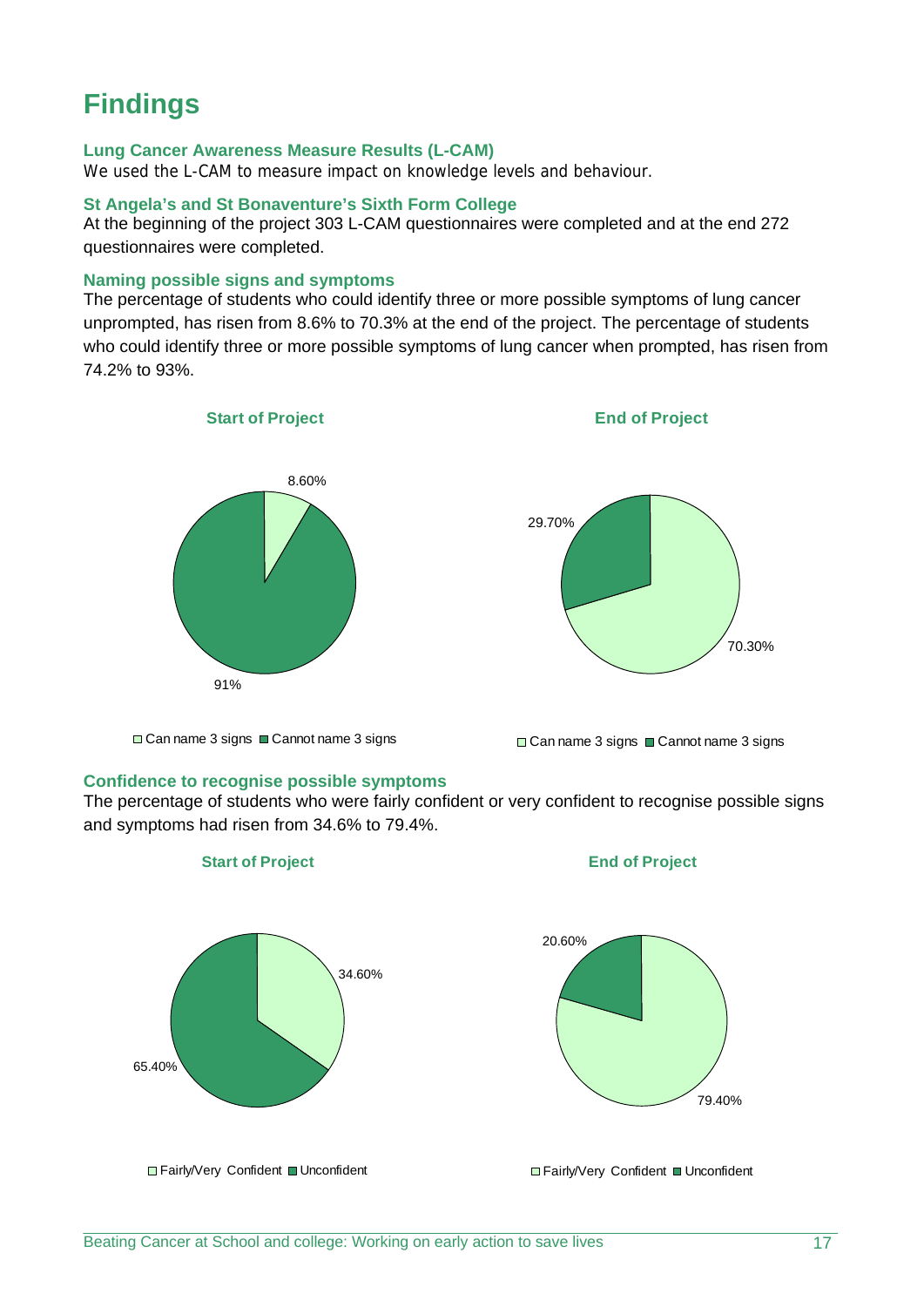#### **How quickly they would contact a doctor with concerns about possible symptoms**

The percentage of students who would go to the doctor within 3 days has risen from 36.1% to 41% and within a month has risen from 91% to 92%.



#### **What things increase a person's chance of developing lung cancer?**

The percentage of students who identified passive smoking, unprompted, as a possible cause of lung cancer rose from 17.9 % to 42.6 %. The percentage of students who identified smoking, unprompted, as a possible cause of lung cancer rose from 74.8 % to 79.8 % .

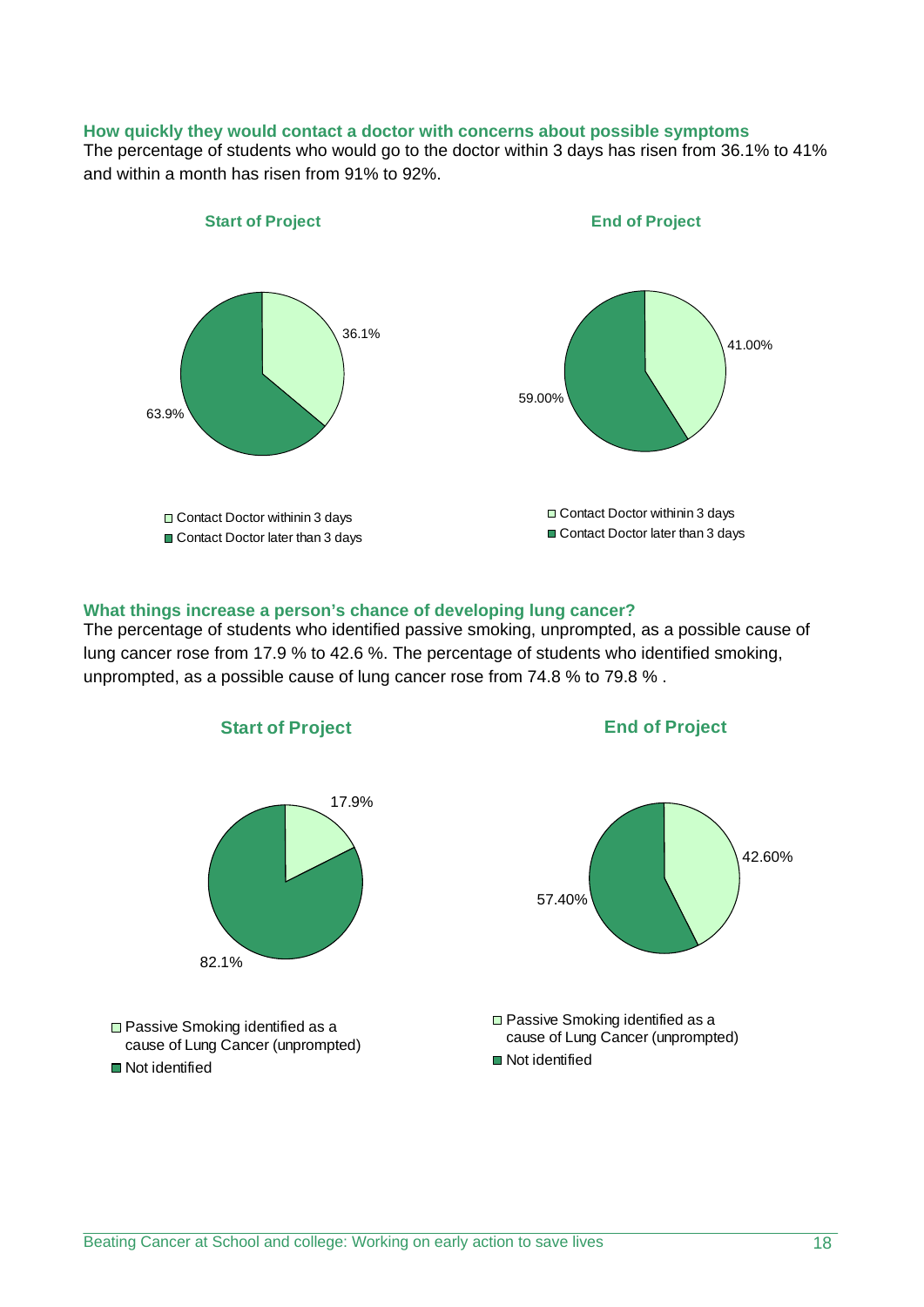#### **Newvic Sixth Form College**

At the start of the project students completed 126 L-CAM questionnaires and 130 at the end.

#### **Naming possible signs and symptoms**

The percentage of students who could identify three or more possible symptoms of lung cancer when prompted, has risen from 56% to 100%.

#### **Confidence to recognise possible symptoms**

The percentage of students who were fairly confident or very confident to recognise possible signs and symptoms had risen from 26% to 90%.



#### **How quickly they would contact a doctor with concerns about possible symptoms**

The speed with which people would go to the doctor within 3 days has risen from 41% to 65% and within a month has risen from 90% to 96%.

#### **What things increase a person's chance of developing lung cancer**

The percentage of students who agreed or strongly agreed, prompted, that passive smoking is a possible cause of lung cancer rose from 64.3% to 91.8%.



The percentage of students who agreed or strongly agreed, prompted, that smoking is a possible cause of lung cancer rose from 77.6% to 86.1% .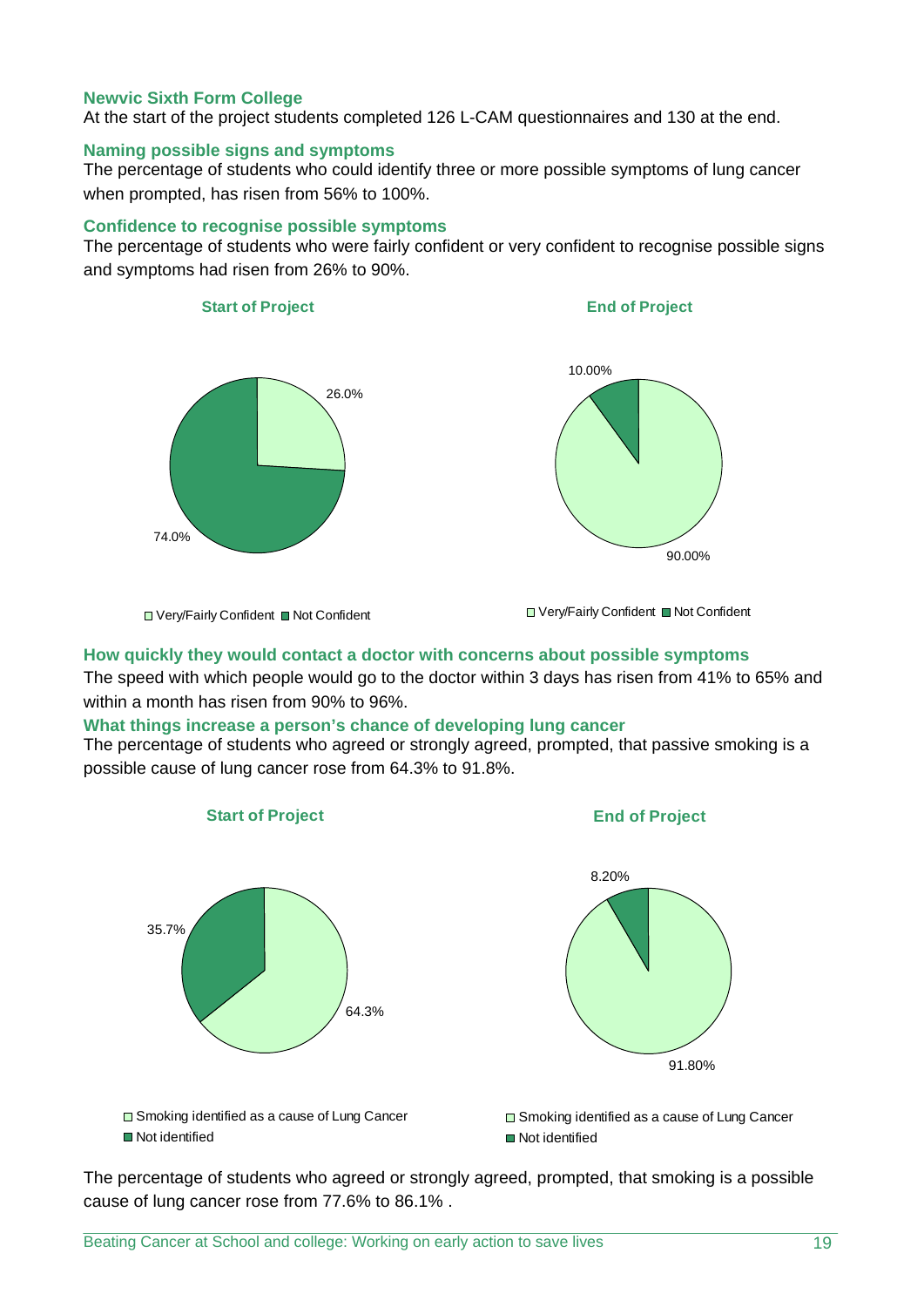### **Discussion of Findings**

The questionnaires were designed to be completed by an interviewer; ours were completed by students independently.

There are a number of possible consequences of this, for instance, several people leave blank the first page which asks for signs and symptoms unprompted. This may be because they don't see the first page rather than they know none of the possible symptoms. This could have led to some underreporting of knowledge of signs and symptoms.

The questions about possible signs and symptoms of lung cancer, with prompting, may also involve some bias, as it is counter-intuitive for school pupils to answer a multiple-choice question by giving the same answer to all questions.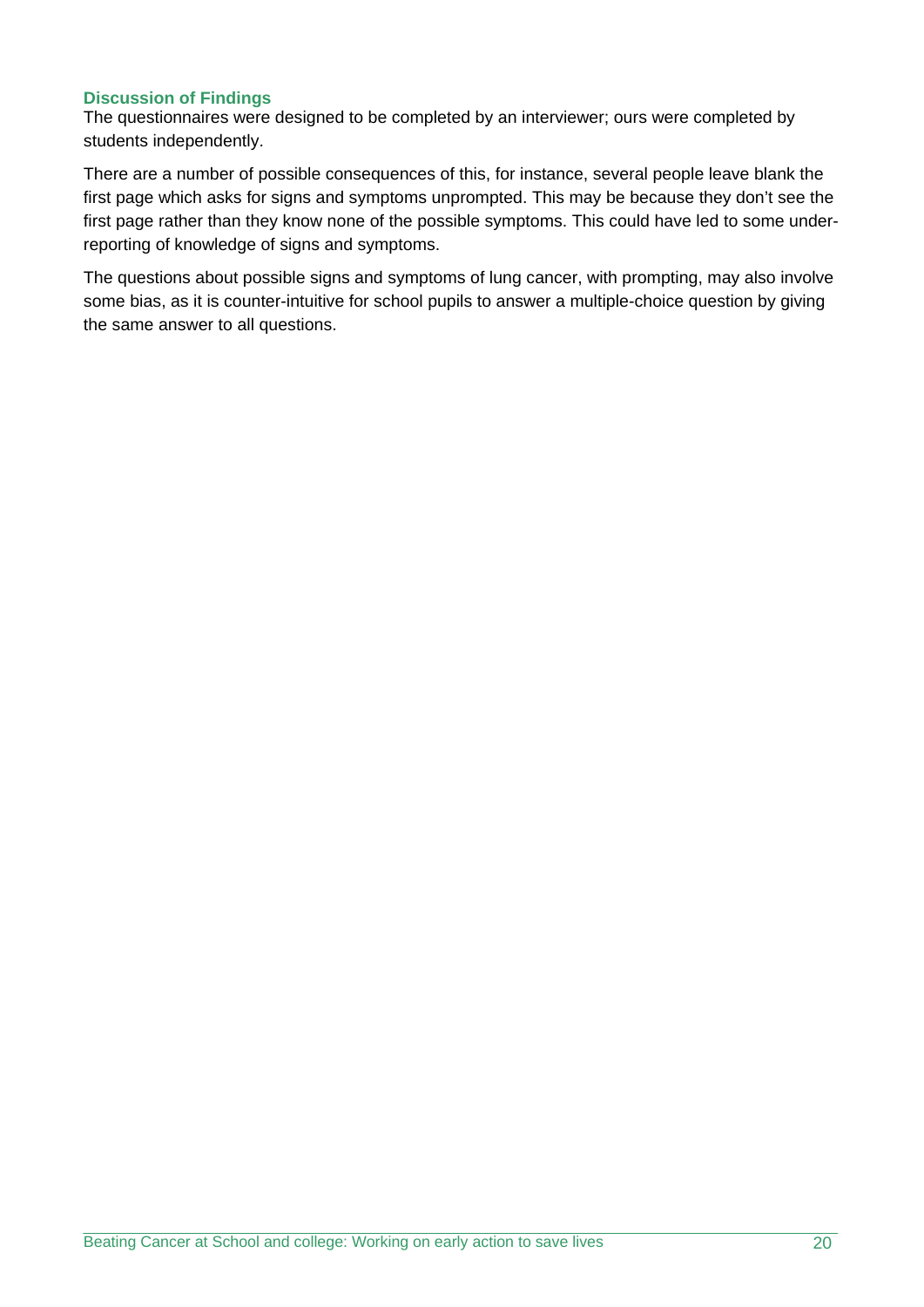## **Conclusions**

As in our first school campaign we found that people do respond enthusiastically and responsibly to being given this life saving information.

We believe that cancer awareness and early detection information is vital learning for life and once again we have found that school is an ideal location from which to disseminate such knowledge. Pupils and parents expect to learn in school and both groups are highly responsive to the information being shared. We saw students' ability to identify the signs and symptoms of lung cancer rise dramatically, as did their confidence to recognise these symptoms. The speed with which they would contact a GP with concerns rose as did their recognition of smoking and passive smoking as a cause of lung cancer.

All the schools and colleges involved – St Angela's, St Bonaventure's and Newvic – co-operated fully with us in the delivery of this project. We were welcomed in and supported throughout the year. For some staff this did involve repetitive and time consuming work. We sought to reduce this burden wherever possible.

All schools recognised the health value of the project to their students and their families. We have once again found that messages delivered by peers, sixth former to sixth former in this case, are very effective, particularly when dealing with potentially sensitive issues such as smoking. Fellow students understand the context for their peers very well and don't carry the same risk of 'turning people off' with virtuous health messages.

Again, we found that children and young people are an effective channel of communication for parents and in some cases, where some do not speak or read English, are the only channel. We explored with students where their parents would get information about cancer and many expressed the view that they would not be getting it from anywhere else. Universal health messages are not reaching everyone. We found that our approach, focussing on the early detection of lung cancer, enabled the young people to discuss the health information with their parents without the need to tackle smoking head on, if that was inappropriate.

In addition the schools were appreciative of the additional benefits for their students in confidence, communication skills, work-experience and career prospects.

We have shown that schools and colleges are an ideal location in which to share information about a range of cancers and about wider health conditions and we thank all the colleagues and participants who have helped to make this project so successful.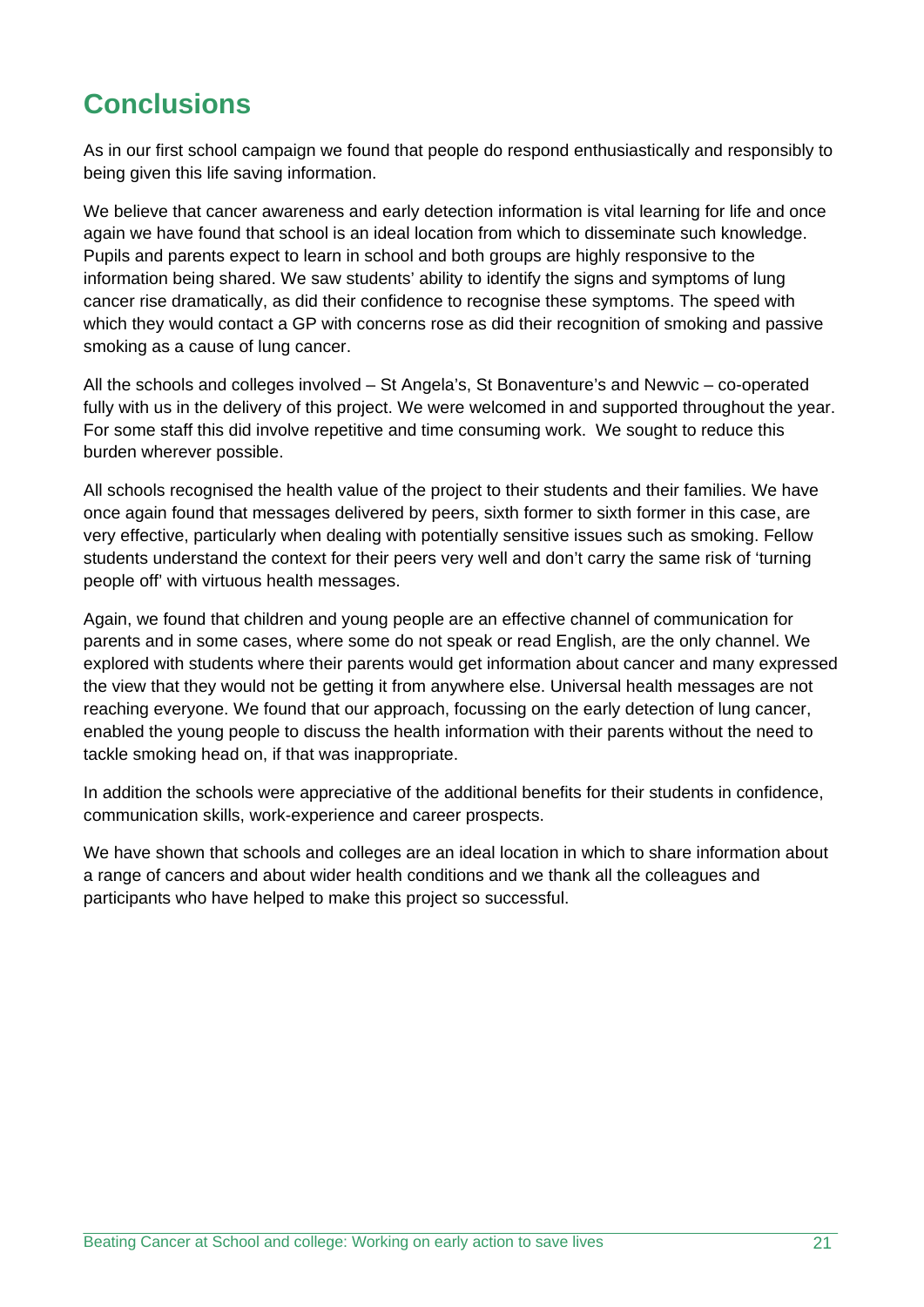## **Information and Resources**

#### **Community Links**

105 Barking Road Canning Town London E16 4HQ **Contacts** Frances Clarke frances.clarke@community-links.org<br>Zoraida Colorado zoraida colorado@community-links.c zoraida.colorado@community-links.org Website www.community-links.org

#### **St Angela's, Ursuline School**,

St. George's Road, Forest Gate, London, E7 8HU Contact Fidelma Boyd, Deputy Head, fidelma.boyd@stangelas-ursuline.co.uk

#### **St Angela's and St Bonaventure's Sixth Form**

St Bonaventure's Catholic Comprehensive School. Boleyn Road, Forest Gate, London, E7 9QD Contact e.bunting@stbons.org

#### **Newvic Sixth Form College**,

Prince Regent Lane, London E13 8SG Contact Steven Kern Youth Activities Leader, steven.kern@newvic.ac.uk

#### **Newham Recorder**

Recorder House 539 High Road Ilford 1G1 1UD Contact www.newhamrecorder.co.uk

#### **London Borough of Newham Public Health Team**

Fourth Floor West Wing, Newham Dockside, 1000 Dockside Road, London E16 2QU **Contacts** Janet Tucker - Assistant Director janet.tucker@newham.gov.uk Newham Stop Smoking Service: stopsmoking@newham.gov.uk

**Detect Cancer Early** www.detectcancerearly.org **GASP** www.gasp.org.uk **Macmillan Cancer** www.macmillan.org.uk<br>
Shisha Aware www.shishaware.org **Shisha Aware** www.shishaware.org **Small c campaign** www.smallc.org